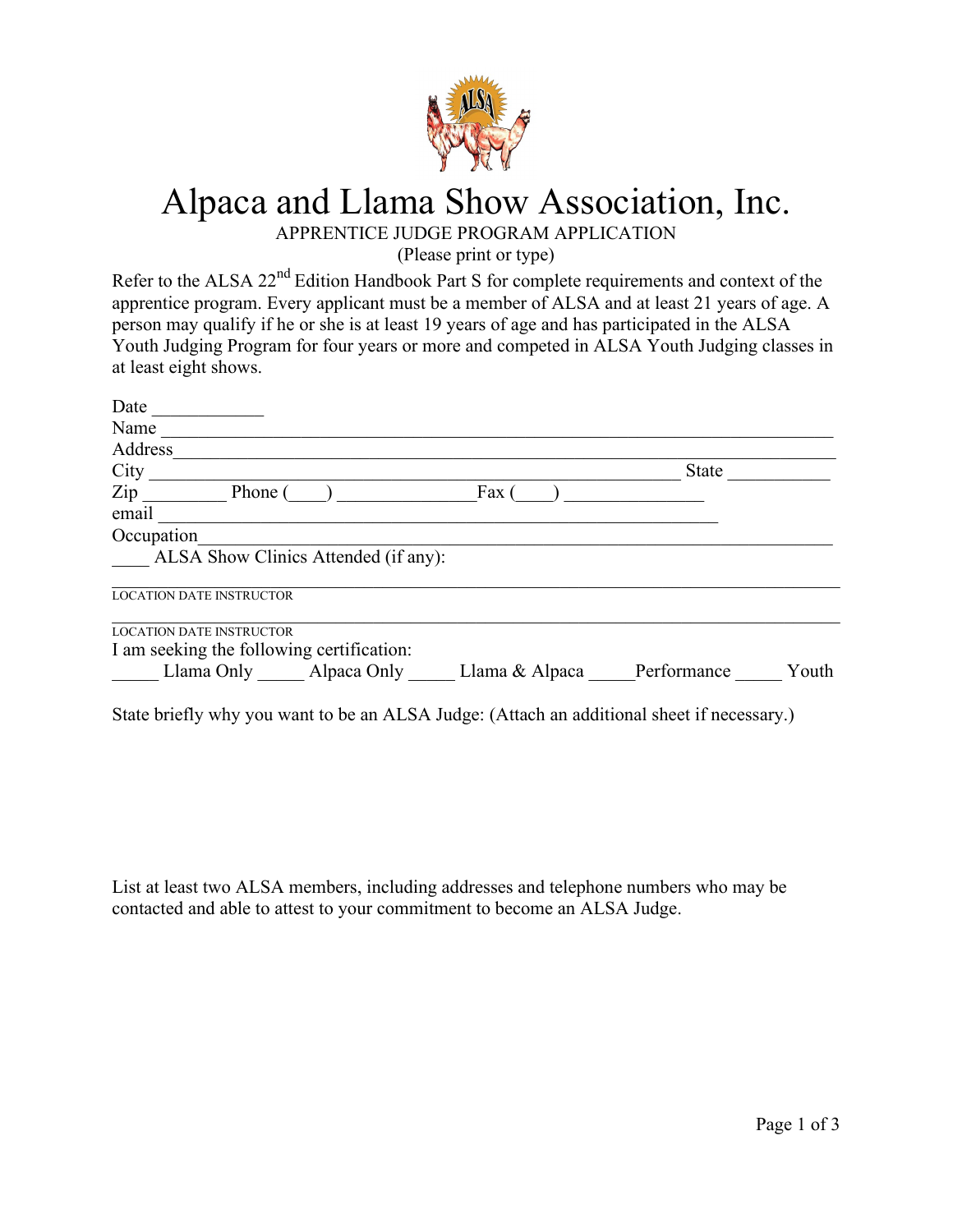List animal events attended in the last 5 years:

If the number is excessive, list only major events, give as much information as possible about your participation.

| Location | Name of Event | Capacity<br>(Judge, Ring Steward, Exhibitor, etc.) | Date |
|----------|---------------|----------------------------------------------------|------|
|          |               |                                                    |      |
|          |               |                                                    |      |
|          |               |                                                    |      |
|          |               |                                                    |      |
|          |               |                                                    |      |
|          |               |                                                    |      |
|          |               |                                                    |      |
|          |               |                                                    |      |
|          |               |                                                    |      |
|          |               |                                                    |      |
|          |               |                                                    |      |
|          |               |                                                    |      |
|          |               |                                                    |      |
|          |               |                                                    |      |
|          |               |                                                    |      |
|          |               |                                                    |      |
|          |               |                                                    |      |
|          |               |                                                    |      |
|          |               |                                                    |      |
|          |               |                                                    |      |